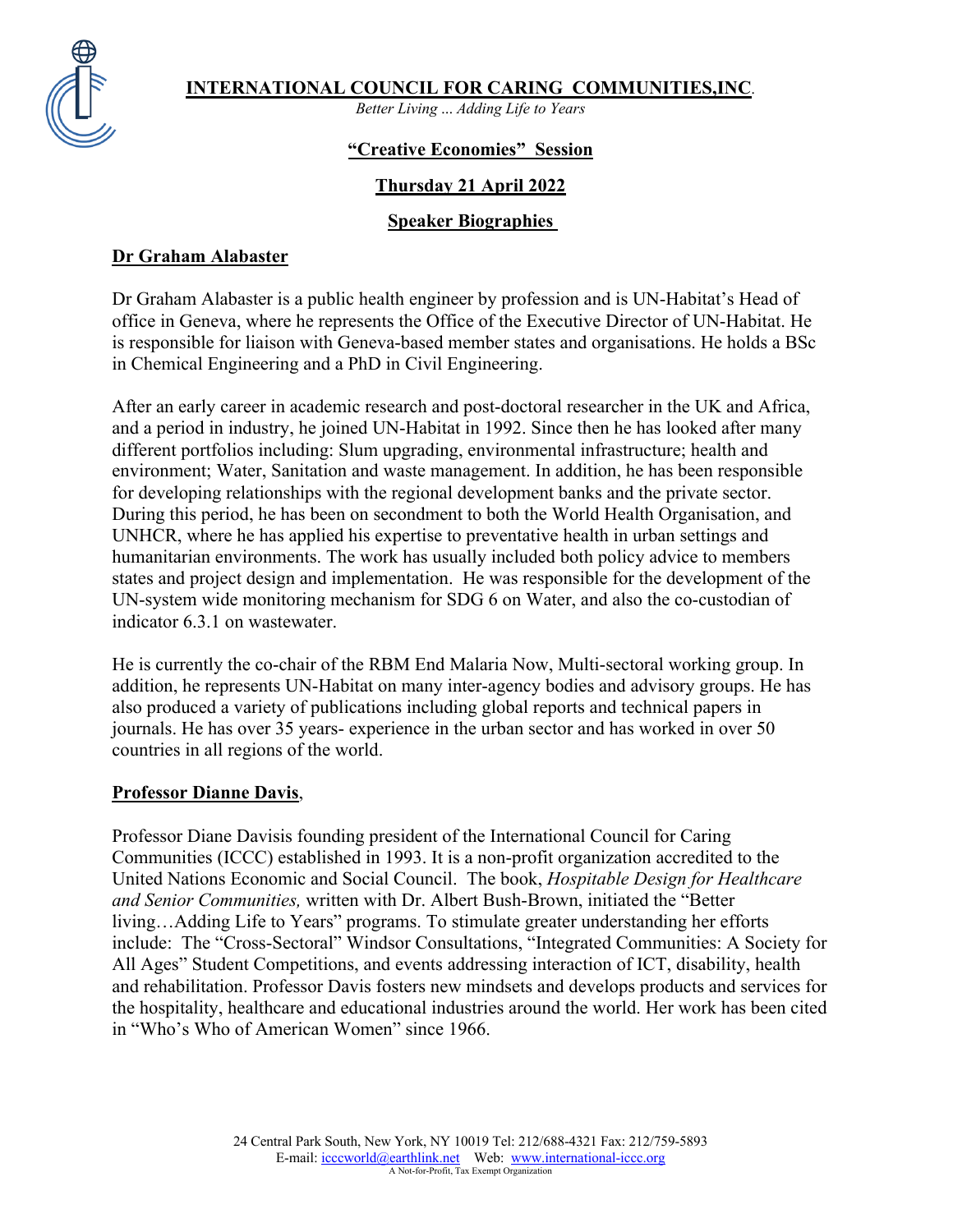

*Better Living* ... *Adding Life to Years*

Known as an industry catalyst, change agent, and futurist, her goal is to develop "cross over" ventures and stimulate traditional "sleeping" organizations to move into the forefront of performance and impact.

## **Mr. Roberto Donà**

Roberto Donà is an academic and a business practitioner with a long experience in China. He is a Professor of Practice in Management at IBSS, the business school of Xi'An Jiaotong Liverpool University in Suzhou, where he serves also the Associate Dean for Corporate Affairs. He is also Honorary Professor at School of Innovation and Entrepreneurship of University of Chinese Academy of Science.

### **Dr. Theo Dounas**

Dr. Theo Dounas is an architect and an academic expert in design computation for architecture. His research focuses on decentralised production via blockchain, generative and parametric systems with a tight orchestration between design and fabrication. He is registered and chartered in the UK and the EU, and currently the learning excellence leader at the Scott Sutherland School of Architecture and Built Environment at Robert Gordon University in Aberdeen, Scotland where he directs the MSc in Advanced Architectural Design and orchestrates the school's efforts in digitisation. He was one of the founding members of the Xian Jiatong-Liverpool University Department of Architecture in Suzhou, China. He has practiced as an architect in Greece and China.

### **Ms. Fumiko Green**

At the end of 2019, after over 45 years in USA, she along with her husband relocated to her native Japan to focus on STEAM education for youth. One of the projects she has begun since she travelled between Japan and USA since 2012 for development of experiential learning programs is Kimono recycle. She has established Vintage Kimono Collection/storage area in her hometown working with a vintage kimono store owner and a Kimono Couture Dress designer to promote recycle of the exceptional handmade silk Kimono since Jan 2020.

### **Mr. Subharthi Guha**

Subharthi Guha is Architect and Urban Planner, with an experience of design across 25 countries and over 50 projects with a skillset of winning competitions, developing concepts and construction of highly creative work. Having worked alongside architect Charles Correa on numerous international buildings, masterplan and rural re-development projects, he joined Zaha Hadid Architects, London in 2010, expanding his repertoire of built projects. Working at ZHA for the past 13 years, his experience range across all sectors including high end residential, commercial, infrastructure, housing and retail.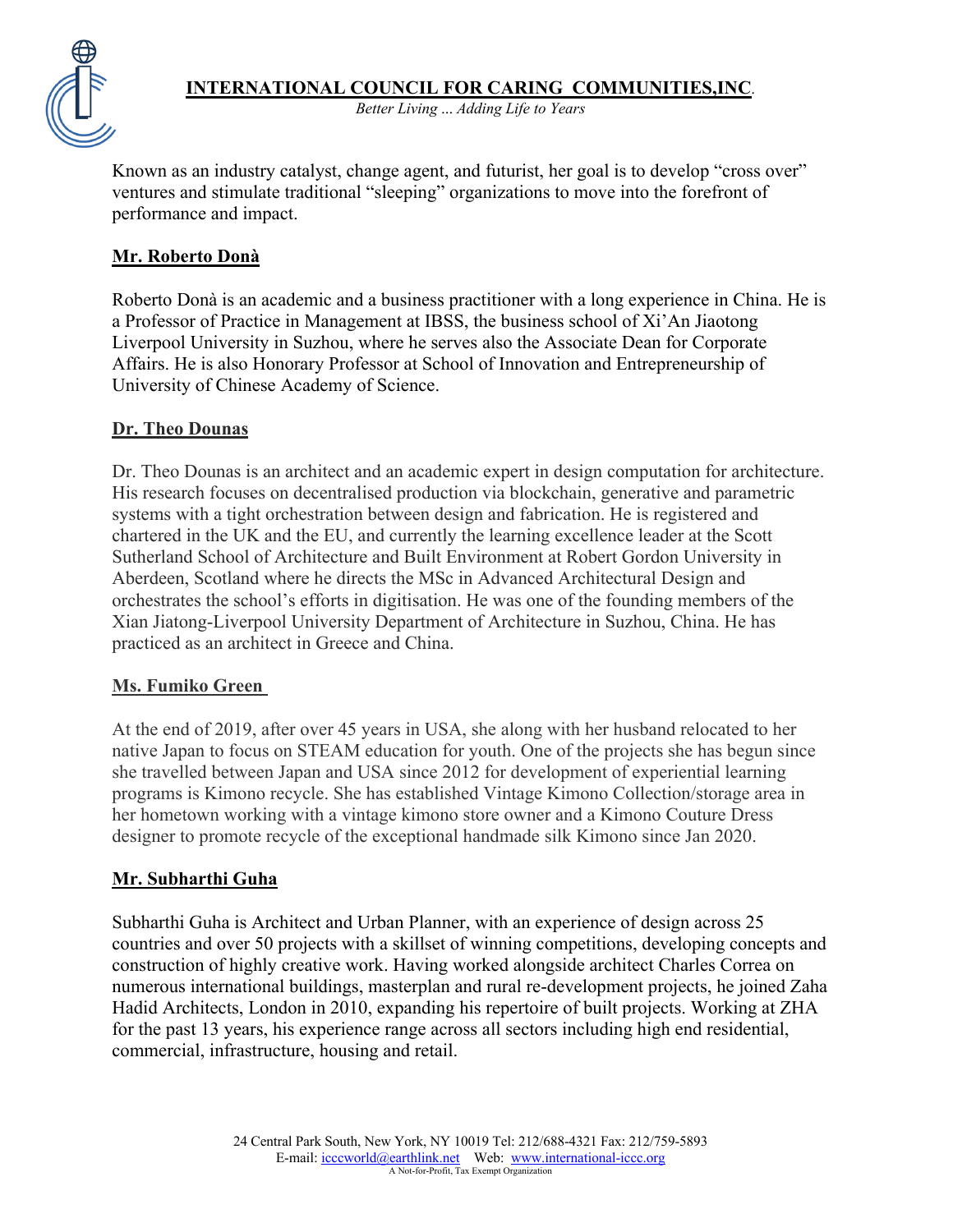



*Better Living* ... *Adding Life to Years*

He founded the award-winning studio conceptSG Ltd in 2006 which works on avant-garde buildings and new growth models of city planning across the globe. All of the works on Architecture and City planning strategies have been awarded and widely published whilst some have been adopted as part of Urban advisory boards in India and the UK. He is an Honorary Scholar at XJTLU, Suzhou and has taught and lectured worldwide in institutes such as the Architectural Association London, TU Delft, Netherlands, Washington State University, Univ. of Maryland, Savannah College of Art & Design, CEPT Ahmedabad, XJLTU China, Sharda University and School of Planning and Architecture Delhi/ Vijaywada.

#### **Professor G D Jayalakshmi**

Professor G D Jayalakshmi (commonly called Jaya) is an award-winning, experienced filmmaker, educator and media consultant. Jaya's industry experience spans eleven years at the BBC, where she was a producer, making mainly documentary films. Then she set up her own production company in order to pursue her interest in fiction film-making. Jaya has won several awards including the Platinum Award at Worldfest Houston and *Bluefire! British* at Kino International Short Film Festival. She was also the runner up, BAFTA/TAPS British Writer of the Year. Her films have screened at major international festivals – Cannes, Berlin, San Francisco, Houston and they have toured with the British Film Institute Spice Tour programme. Recently, Jaya has completed two documentaries in China for the Aga Khan Awards in Architecture.

One of Jaya's proudest moments, though, is working with multiple stakeholders including London School of Hygiene and Tropical Medicine; Liverpool School of Hygiene and Tropical Medicine the UK Medical Research Council; Commonwealth Broadcasting Association and the Bill and Melinda Gates Foundation and Gambia Radio and TV Services to create 'Bolonghodalla' (aka By the River) – a 26 part drama series aimed at combatting malaria which the World Health Organization deemed as 'flagship programming; and rolled it out across all countries in sub-Saharan Africa. Currently, she is a Professor of Creative Practice at Edinburgh Napier University and heads the Centre for Creative Practice. She is passionate about ideas and the need to extend knowledge for 'all experience is an arch wherethrough gleams the untravelled world'.

### **Dr. Christoph Karle**

Christoph Karle qualified 1995 in medicine at the University of Heidelberg. He studied medicine and mathematics at the University of Heidelberg, at the Baylor College of Medicine (Houston/Texas) and the University of Leicester (UK). After residency at the Medical University Hospital in Heidelberg, he specialized in internal medicine, cardiology and human genetics. His postdoc fellowship at the department of molecular electrophysiology ended successful with a Ph.D. in 2005 and two years later with a full professorship at the University of Heidelberg. He holds another M.D. in den United States after successful USMLE graduation in 1996.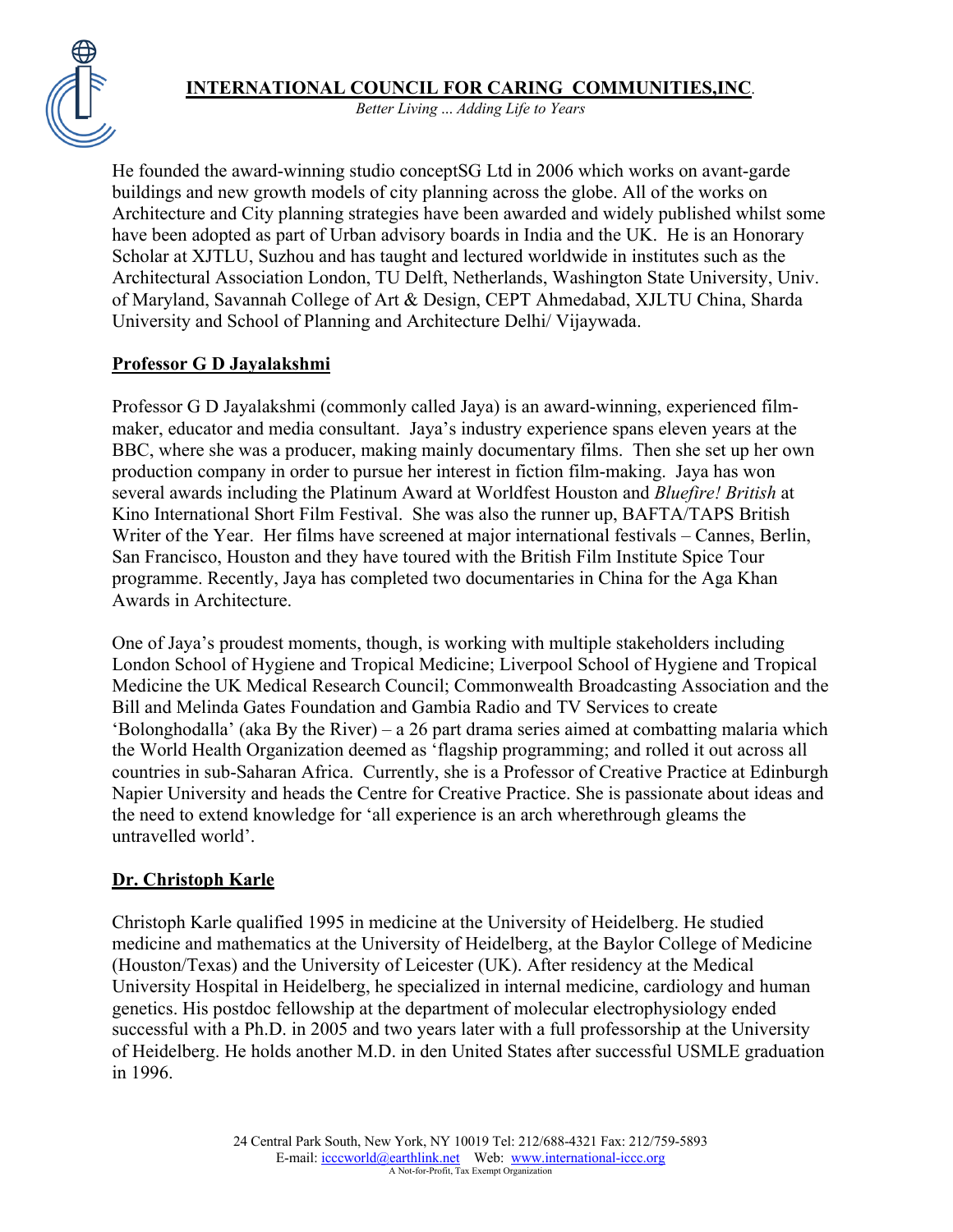

*Better Living* ... *Adding Life to Years*

He founded the private clinic "PraeMedicum" Stetten Castle near Stuttgart in 2021 - dedicated to a new model for basic medical services in rural areas, comprising cardiology, human genetics, family medicine, pain therapy, orthopedics, ophthalmology, ear-nose-throat, psychotherapy and physiotherapy. This model combines lucrative cost centers like check-up diagnostics and interventional cardiology with putative loss-making cost centers like conservative cardiology and family medicine.

Among many patents, he holds an international patent describing a new nano-particle inhalation agent for Covid-19-SARS. In 2015, he founded the non-for-profit-organization HGDZ, dedicated to emergency strategies for rural areas. HGDZ financed about 150 automatic defibrillators stationed in small villages and organized emergency seminars teaching how to behave in a sudden-cardiac-arrest situation. In 2015 he became delegate in the Hohenlohe county parliament in order to collect political experience for one legislative period. He is highlevel facilitator and scientific board member of the German Foundation for Chronically Ill People in Berlin which consults the German Ministry of Health and the G-BA (Gemeinsamer Bundesausschuss), a board responsible for all health decisions in Germany.

## **Ms. Jaclyn Lee**

A 2018 Outstanding 50 Asian Americans in Business Honoree, Jaclyn is a Diversity, Equity, Inclusion and Belonging (DEIB) Advocate, Change Enablement Champion, and Business Strategist who works with leading enterprises around the globe to create high-impact and sustainable changes in workplaces and communities with creativity, purpose, and resultoriented solutions. In 2020, Jaclyn founded D-I-C-E Consulting and iHub at D-I-C-E to bring her significant experience and leadership to companies looking to foster an inclusive and engaging workplace culture.

Passionate about paving the way for NextGen and nurturing young talents, Jaclyn is also a lifelong Mentor. Her highly acclaimed mentoring program Calling for Allyship is covered by North New Jersey.com, Yahoo, GCTV, World Journal, etc. Jaclyn's professional experience includes key leadership roles with AIG, MassMutual, MetLife, Arthur Andersen Business Consulting, and Evergreen. During her tenure with world-class organizations, Jaclyn's career path expanded beyond the spectrum of People, Culture, and Employee Experience. Her business credential is also highlighted with substantial contributions in Multi-cultural Marketing, Operation Excellence, and Customer Experience. Jaclyn currently co-chairs the Diversity & Inclusion Committee of the SHRM NJ Chapter. She earned an MS in Management from the University of Wisconsin – Madison and is a certified Global Professional in Human Resources (GPHR) and a Senior Professional with the Society of Human Resources Management (SHRM-SCP). She completed the Diversity and Inclusion Executive Program for HR professionals at Cornell University in 2020.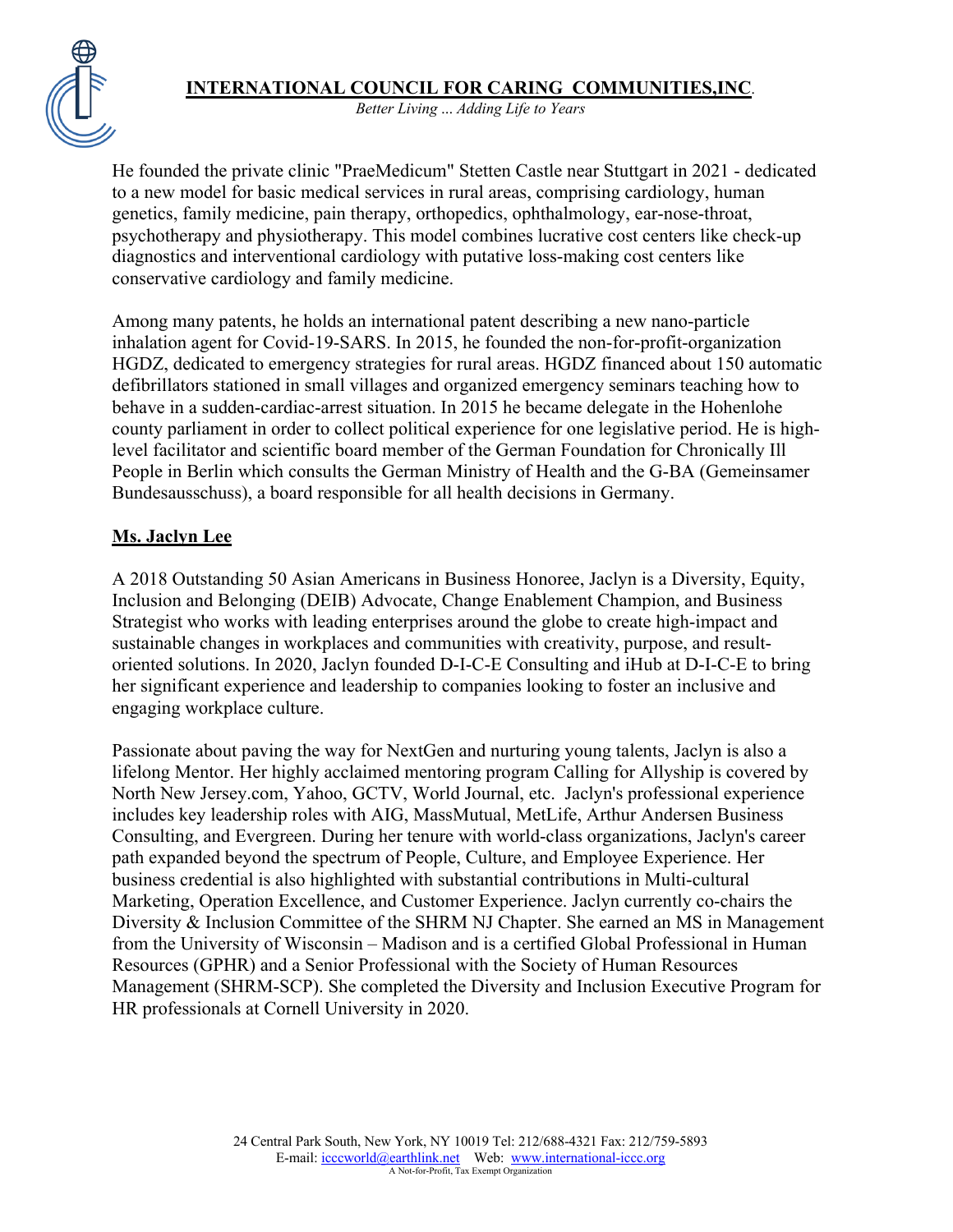

*Better Living* ... *Adding Life to Years*

# **Mr. Scott Lee**

2021 Calling for Allyship Proposal Writing Contest Winner for High School Division, Scott is a senior at North Hollywood High School in Los Angeles, California. Interested in helping to build a better future for all, he has taken a keen interest in public policy and community engagement to solve local issues. An active member of the community, he serves as a member of the Los Angeles Times High School Insider Youth Advisory Board and the Holocaust Museum LA Teen Board. He has also formerly served on the Los Angeles Mayor's Youth Council and was a part of Citizen University's Youth Collaboratory. Focusing on initiatives that relate to education and journalism, he has sought to tell and preserve the stories of those who have valuable lessons to share with the world based on their diverse experiences. Besides his interests in community building, Scott also fosters an interest in the arts and graphic design. Focusing on sculptural art and motion graphic design, he can often be found near a computer or work desk to complete an art project or video concept.

## **Professor Gisela Loehlein**

Prof. Gisela Loehlein has an extensive global experience in both academic, practice and government. Gisela's versatile nature and keen interest in cultures has expanded her portfolio across the Europe, Australasia and Middle East. Having worked on over 30 of the renowned projects that Dubai and its region is synonymous with. Prof Gisela Loehlein has more than 2 decades of Higher education experience. During that time, she has spearheaded new initiatives in architecture and higher education. As an experienced senior executive, she led policy alignment, international quality assurance initiatives, recruitment, retention, and campus development initiatives.

Prof. Gisela Loehlein is a thought leader and regularly serves as advisor to senior leaders, organization, and colleges across the world on capacity building and internationalization, future proofing higher education and architecture and design. A natural international networker that always strive to surpass expectation and providing colleagues and students a cohesive enabling environment.

In higher education administrative roles, she helped to drive meaningful change in higher education as advisor to sheikhs in the UAE or in her role as advisor to the German Bundestag as part of the higher education reform in Europe.

Her graduates have gained international acclaim, wining the Aga Khan Award, scholarship recipients of top international architecture schools such as Harvard, Princeton, Delft university to just name a few. She is well versed in diverse higher education and systems and frameworks. Raised in a brick manufacturing dynasty family in Germany, she initially went to a management school in Germany before going to the UK for her bachelor's degree in Architectural Engineering and a Ph.D. in Architecture.